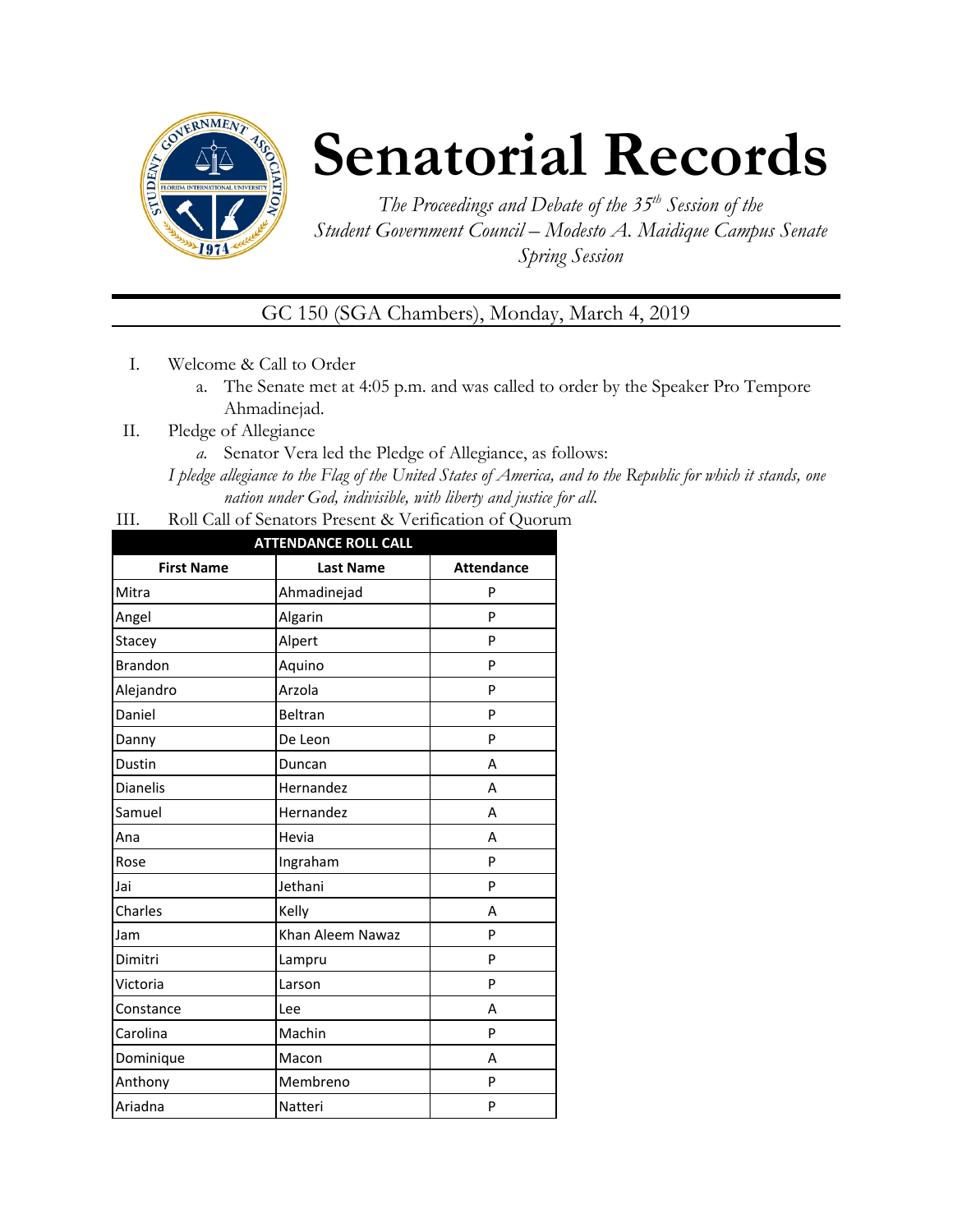| David                   | Nivia         | Tardy at 5:02PM    |
|-------------------------|---------------|--------------------|
| LeChara                 | Pryor         | P                  |
| Amelia                  | Raudales      | P                  |
| Rebecca                 | Sanchez       | А                  |
| Samuel                  | Santos        | P                  |
| Jessica                 | Spencer       | Tardy at 5:05PM    |
| Luis                    | Suarez        | А                  |
| Bertha                  | Vera          | P                  |
| Leila                   | Zahedi        | P                  |
| <b>VACANT</b>           | <b>VACANT</b> |                    |
| <b>VACANT</b>           | <b>VACANT</b> |                    |
| <b>VACANT</b>           | <b>VACANT</b> |                    |
| <b>VACANT</b>           | <b>VACANT</b> |                    |
| <b>VACANT</b>           | <b>VACANT</b> |                    |
| <b>VACANT</b>           | <b>VACANT</b> |                    |
| <b>VACANT</b>           | <b>VACANT</b> |                    |
| <b>SENATE SEATS</b>     | 38            |                    |
| <b>VACANT SEATS</b>     | 7             | <b>QUORUM</b>      |
| <b>SENATORS PRESENT</b> | 22            | <b>ESTABLISHED</b> |
| <b>AMT FOR QUORUM</b>   | 16            |                    |

a. Roll was called and Quorum was verified with 22 Senators present.

- IV. Approval of the Minutes from February  $25<sup>th</sup>$ ,  $2019$ 
	- a. Senator Larson moves to approve the minutes from February 25th, 2019. Senator Ingraham seconds. Motion passes.

## V. Adoption of the Agenda

a. Senator Algarin moves to adopt the agenda. Senator Larson seconds. Motion passes.

### VI. Invited Speakers

- a. Elections Commissioner Report
- b. Agency and Council Reports
	- i. SPC
		- 1. Kicked off the month with our Hidden Figure Movie Night
			- a. Collaborated with organizations such as the Women's Center, FIU AACP, and the Black Female Development Circle.
		- 2. Love Simon movie night on February 8th and we collaborated with Simple Pleasures.
		- 3. Wild n Out comedy show
			- a. 505 attended
		- 4. Build a Bear at MMC
			- a. We had 750 attendees building their own bears.
			- b. Able to work with an organization called Camilas House where students could donate a shirt that was used and then they could get in return a shirt that matches their bear.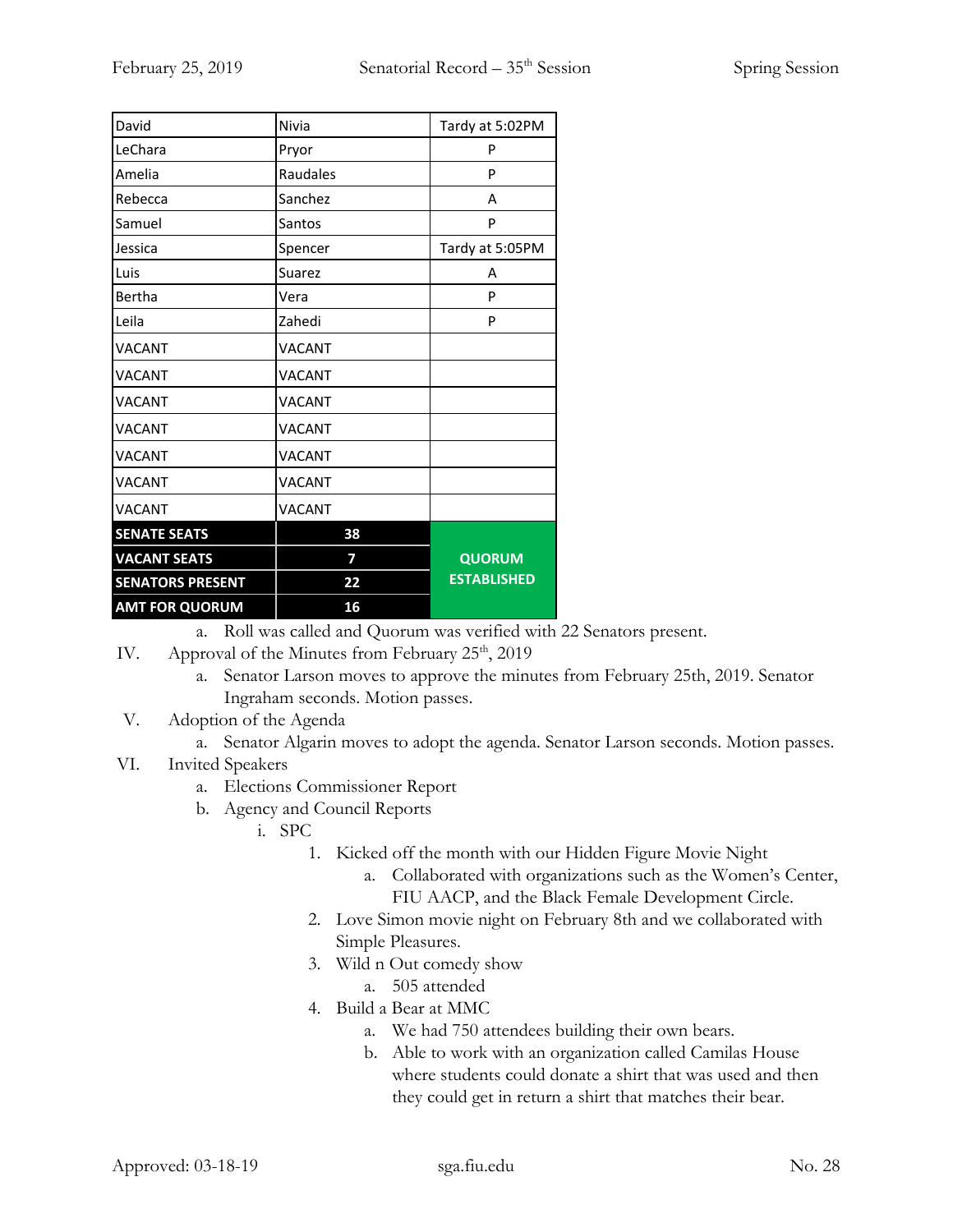- 5. First collaboration with Wellness and Recreation Center.
- 6. Made it to 10.2 thousand on Instagram.
- ii. Black Student Union
	- 1. We had our Black History Month Opening Ceremony on February 1st.
		- a. We had 139 students attend
	- 2. February 4th we had "The Talk" at the MARC Pavilion.
		- a. 14 students attended
	- 3. General Body Meeting on February 13th.
	- 4. Twisted Tuesday on February 5th at BBC.
	- 5. Sounds of Little Haiti on February 25th.
	- 6. BHM Union Wednesday the first three Wednesday's of February.
	- 7. BHM Culture Fest at BBC on February 24th.
		- a. 87 students attended
	- 8. BHM 8th Street Cotton Club on February 27th. a. 801 students attended
	- 9. BHM Closing ceremony on February 28th in GC Ballrooms. a. 55 students attended
	- 10. BSU Alumni Day of Service on March 2nd at Virginia Key Beach
	- 11. MLK Evening on February 1st in collaboration with Student Access of Success and the Graduate fellows.
	- 12. Film night with SPC on February 1st to show Hidden Figures.
	- 13. Honoring the Arts on February 6th hosted by the NAACP.
	- 14. Black Her Story and GC tables on February 8th hosted by the National Organization for Women.
	- 15. Sounds of Music February 9th at the Wertheim Performing Arts Center hosted by the FIU School of Music.
	- 16. Black Card Revoked hosted by the National Council of Negro Women.
	- 17. Panther Proud to the people February 14th hosted by Panther Power.
	- 18. 1st BBC Cypher hosted by the Wulf University Center in Campus Life
	- 19. "How Gentrification in Miami Affects Minority" on February 19th hosted by Civic Learning and Democratic Engagement.
	- 20. Guided tour panel discussion on Flint is Family at the Frost Museum and that is still ongoing.

*Point of Personal Privilege for Senator Arzola at 4:15PM; Returned at 4:22PM*

- iii. RHA
	- 1. Working on Wanderlust on April 4th, 2019
	- 2. Bottle Distribution phase 1 where we were able to distribute 480 bottles across the 7 residence halls.
		- a. Phase 2 will begin tomorrow or Thursday.
	- 3. Elections for next year executive board
	- 4. Lakeview Carnival on February 14th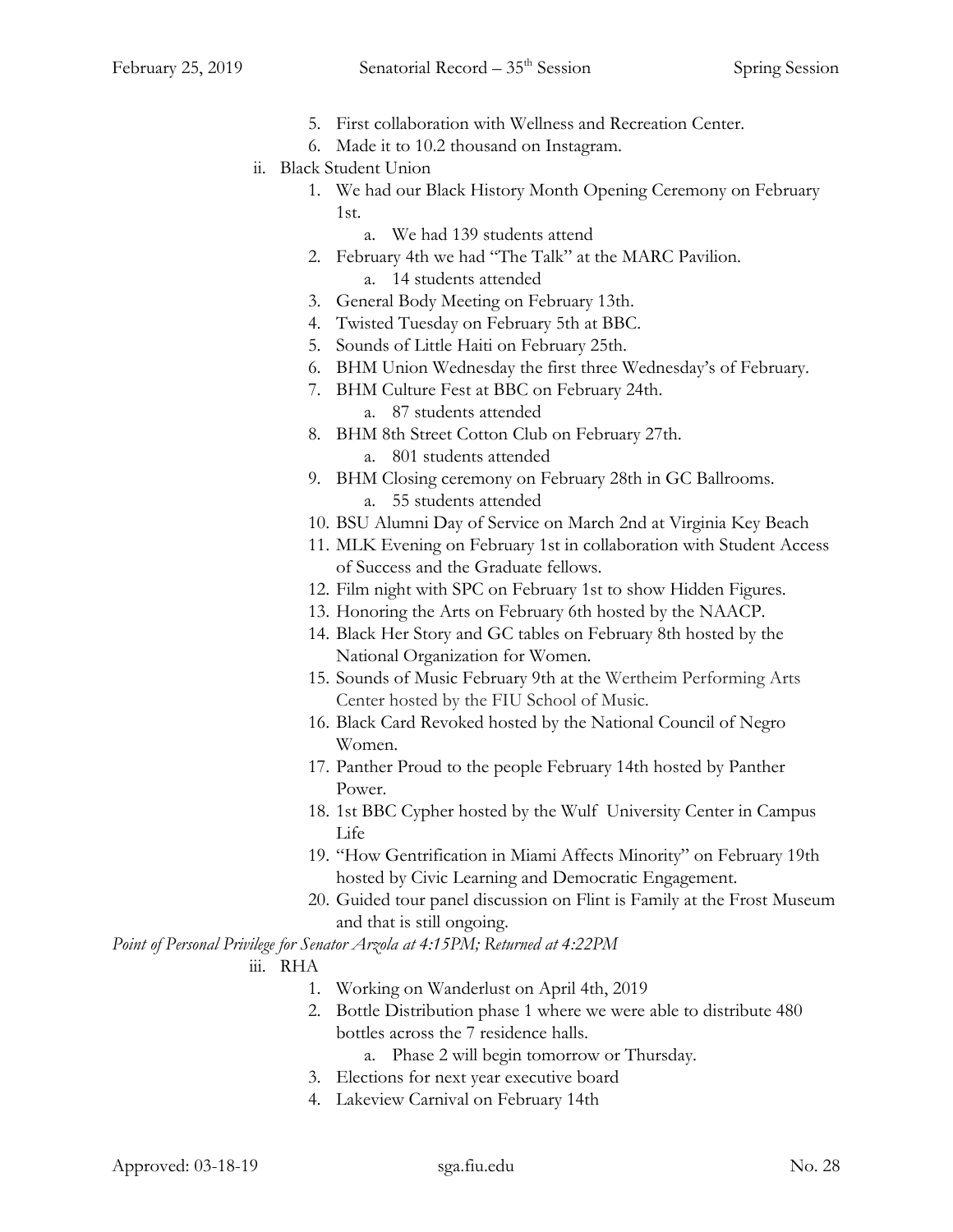5. Free laundry day the week before spring break

*Point of Personal Privilege for Senator Khan Aleem Nawazat at 4:19PM; Dismissed.*

iv. CSO

- 1. Hosted a general body meeting on February 14th
	- a. 50 organizations in attendance
- 2. Processing a point filing system for both the month of January and February resulted in 352 points filed across all participating registered student organizations.
- 3. Hosted an orientation session on February 19th
	- a. Another 15 new organizations currently in the pending status of being recognized for the semester.
- 4. Currently in the process of working on the planning stages on our CSO annual banquet.
- 5. We held weekly e-board meetings.
- 6. We have been discussing the remainder of our program initiatives for the semester and as well as reviewing some of our own policies to carry on for the next academic year.
- v. Engineering Campus Council
	- 1. Town Hall meeting in February
		- a. around 30 participants
		- b. over 90 surveys admission
- vi. Homecoming
	- 1. We had our selection workshops where we had interviews for those interested in being part of the council.
		- a. After we had a second selection in the interview process
			- i. 1 vacant chair and will reopen applications in the near future.
	- 2. Starting our meetings after Spring Break
- vii. Student Ambassadors
	- 1. Completed requirement for Spring semester
		- a. Brought in 11 new student ambassadors apprentices and will become official student ambassadors on March 7th.
	- 2. Thank you for all those who were able to show support to the Kissing Bridge event.
		- a. We were able to collect 62 student donations and we were able to reach a total of \$255 in donations.
	- 3. Get the Scoop on Philanthropy event March 6th from 10:30am-1pm in the Betty Chapman Plaza.
- c. Omicron Delta Kappa
	- i. March 9th is our first annual leadership dinner from 5:30-8:30pm.

### VII. Committee Reports

- a. Finance Committee
	- i. We have a meeting today at 6pm
	- ii. As of now we have \$10,150 left after the allocation from the newly passed appropriations.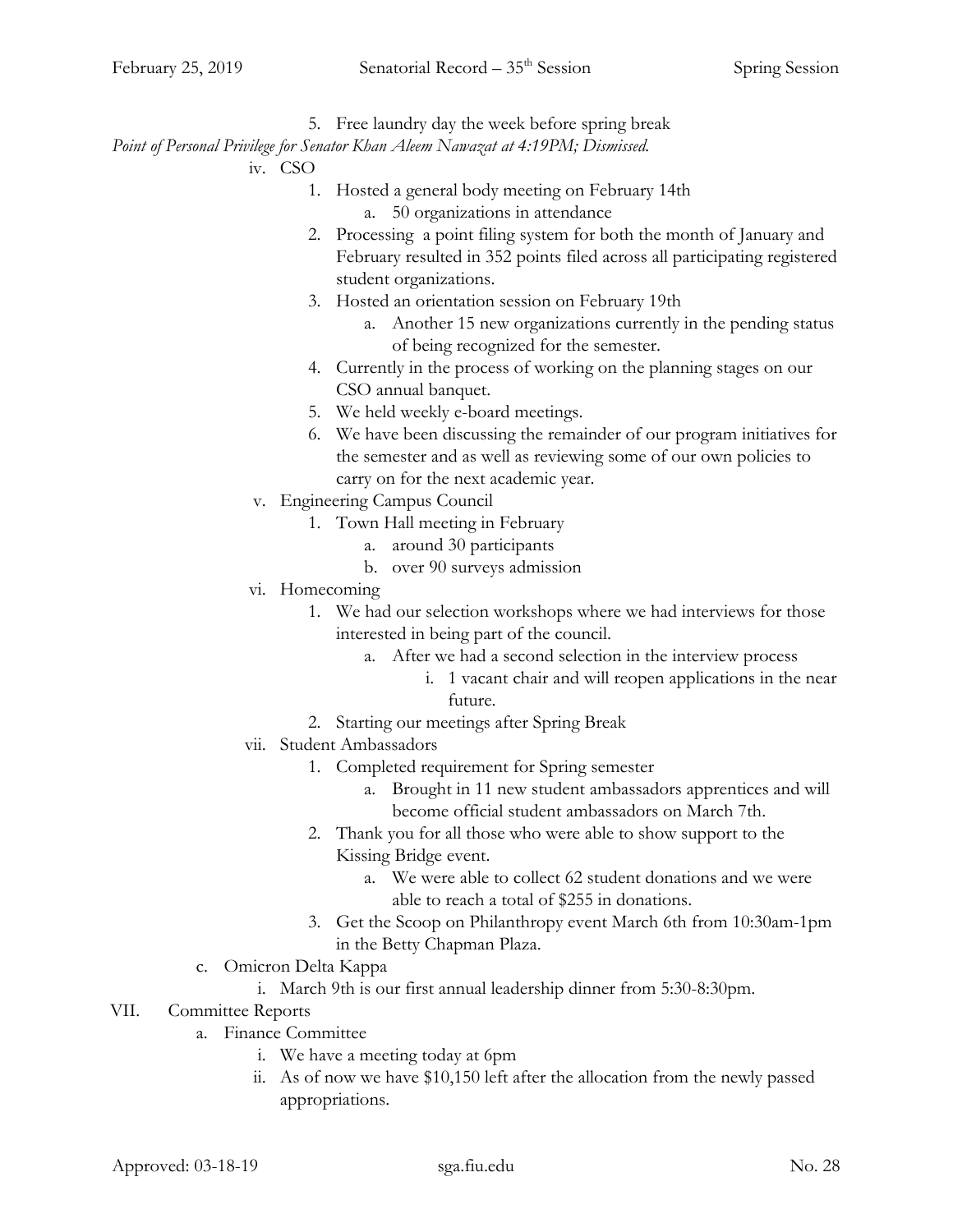- iii. Info session on Wednesday at 3PM
- iv. If you have any questions, please contact sga.financecom@gmail.com
- b. Rules, Legislation, and Judiciary Committee
	- i. Will be writing a Legislation to clarify that the President is not allowed to fire the Elections Commissioner should the President be running for election due to the fact that the Elections Board does not fall under the Executive Cabinet.
	- ii. A council expressed some interest re-writing their Constitution so I will help them with the legislation process.
	- iii. My committee meets next on March 18th
	- iv. If you have any questions, please contact sga.rljcommittee@gmail.com
- c. Operational Review Committee
	- i. We will be meeting the week after spring break after Senate
	- ii. We are currently working on a ORC one on one.
	- iii. If you have any questions, please contact fiusga.orc@gmail.com
- d. Internal Affairs Committee
	- i. Our meeting are on Mondays from 3:30-4:00PM before senate
	- ii. Office Hours will be a paper sign in
	- iii. If you have not put in your office hours please do so.
	- iv. If you have any questions, please contact sga.iacommittee@gmail.com
- e. Student Advocacy Committee
	- i. Last meeting we chose our governing councils we will be focusing on and will be reporting back an concerns students may have.
	- ii. Will be taking turns on attending Cabinet meetings.
	- iii. If you have any concerns that is not specific to your delegation make sure to approach the Student Advocacy Committee and express your concerns to us.
	- iv. If you have any questions, please contact sga.sacommittee@gmail.com
- f. Graduate and Professional Students Committee
	- i. GSAW will be on the 1st week of April
	- ii. SIPA Grad Scholar will be on March 20th
	- iii. GSAW worksop will be on March 25th
	- iv. GPSC will have a meeting with UGS on March 8th and we expect to be informed about the possible changes to the stipends.
	- v. We would like to thank Student Media for the story on the stipends.
	- vi. If you have any questions, please contact GPSC@fiu.edu
- VIII. Executive Board Reports
	- a. Speaker of the Senate Aquino
		- i. All legislation has been uploaded to the Google Drive and will also be uploaded to the SGA Website.
		- ii. All minutes are also on the Google Drive and will also be uploaded to the SGA website.
		- iii. If you have any legislation originals, please make sure to bring them to me so I can retain copies of them to be scanned and uploaded to the website.
		- iv. Please make sure that if you are writing legislation, to additionally be writing Legislation Histories. Please reference SB1821 - Legislative Reform Act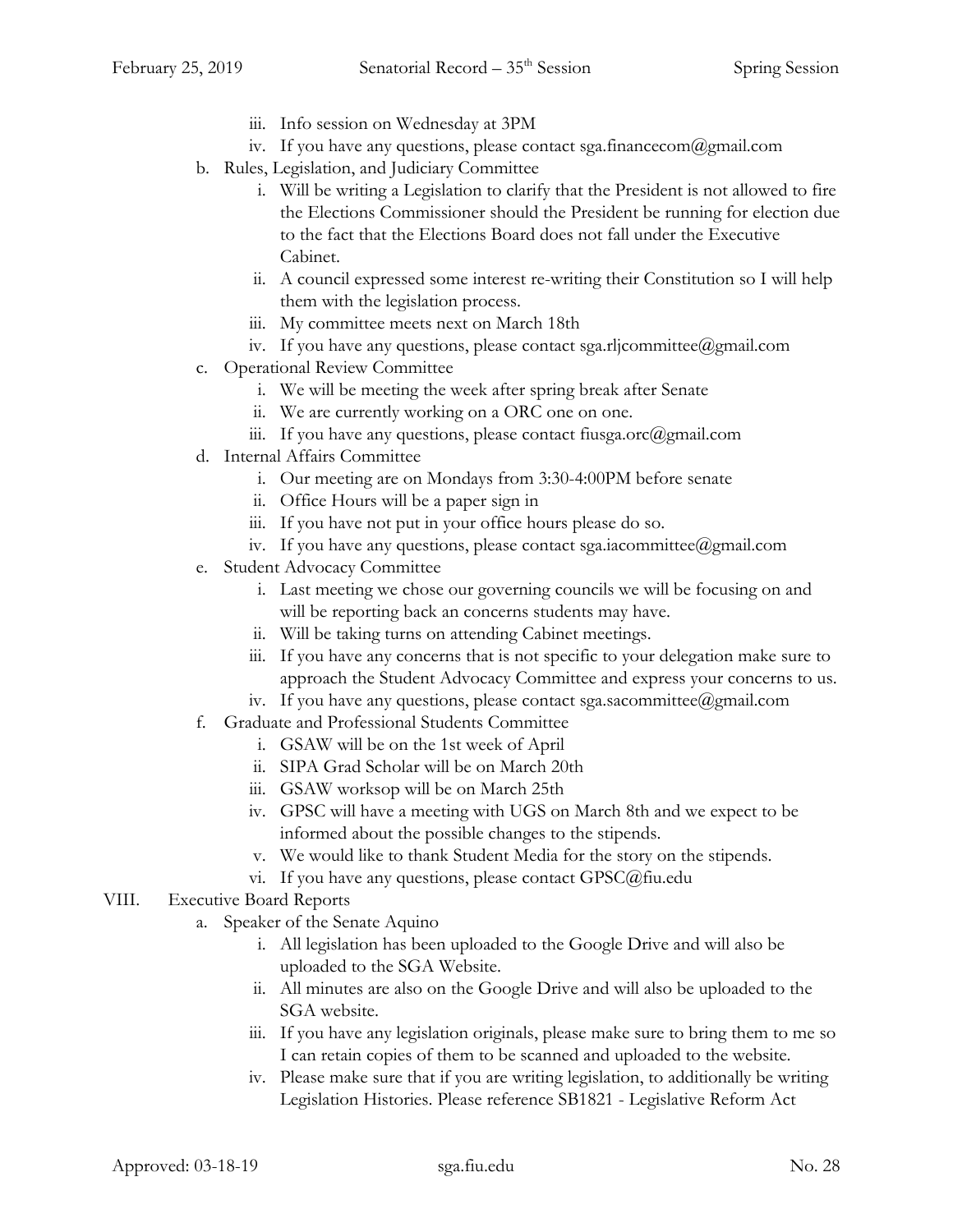- v. Please review the SB1821 Legislative Reform Act to review the Budget Approval process. We will be reviewing the budget after spring break and approving it as per the defined process.
- vi. Spring Break is next week so no Senate on 3/11.
- vii. If you have any questions, please email sgaspeaker@fiu.edu
- b. Speaker Pro Tempore Ahmadinejad
	- i. We starting creating a shared folder with the minutes from senate meetings from both BBC and MMC
	- ii. Received suggestions from Senators to start a Groupme chat between Senator of MMC and BBC.
	- iii. If you have any questions, please email sgaprotemp@fiu.edu
- c. President Rosell
	- i. BOT meeting this morning
		- 1. Strategic Plan topic
		- 2. Passed extension on tuition waiver for puerto rican students that came after the hurricane.
	- ii. Meeting on Wednesday with Vice President Pablo Ortiz to continue conversation on Engineering Campus.
	- iii. Women in Politics is on April 1st
	- iv. Dean scholarship reception is March 28th
		- 1. Time TBA
	- v. FIU Day is on March 19th
	- vi. Social Innovation Week partnership with the Office of the Provo
	- vii. Conversation are moving forward with the Tennis Courts
	- viii. Peter and I will be meeting with the CEO of FIU Healthcare Network to discuss the student health fee and see how the clinic works and we will bring up the topic of PrEP.
		- ix. If you have any questions, please email sgapres $@$ fiu.edu

*Point of Personal Privilege for Senator Pryor at 4:49PM; Returned at 4:51PM.*

*Point of Personal Privilege for Senator Algarin at 4:49PM; Returned at 4:51PM.*

- d. Vice President Hernandez
	- i. No Report
	- ii. If you have any questions, please email sgavp@fiu.edu
- e. Comptroller Correa
	- i. No report
	- ii. If you have any questions, please email sgacomp@fiu.edu
- f. Chief Justice (VACANT)
	- i. If you have any questions, please email sgajud@fiu.edu
- IX. Special Orders
	- a. There were none.
- X. Vetoed Legislation
	- a. There were none.
- XI. Second Readings
	- a. There were none.
- XII. Unfinished Business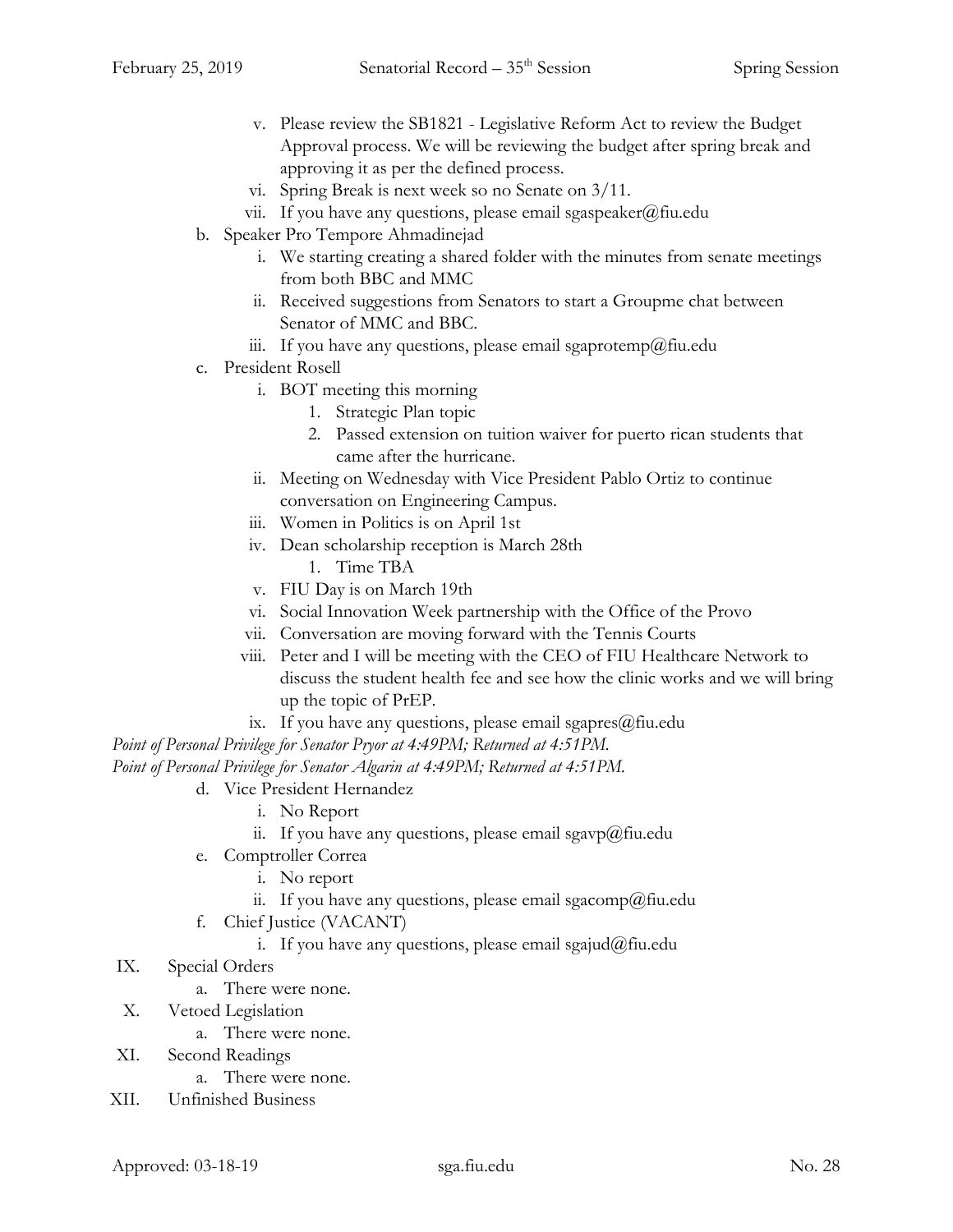a. There were none.

XIII. New Business

*Point of Personal Privilege for Senator Lampru at 4:52PM; Returned at 4:54PM. Speaker Pro Tempore Ahmadinejad relinquishes the Chair to Speaker Aquino. Speaker Aquino calls for a quorum call.*

| <b>ATTENDANCE ROLL CALL</b> |                  |                   |  |
|-----------------------------|------------------|-------------------|--|
| <b>First Name</b>           | <b>Last Name</b> | <b>Attendance</b> |  |
| Mitra                       | Ahmadinejad      | P                 |  |
| Angel                       | Algarin          | P                 |  |
| Stacey                      | Alpert           | P                 |  |
| <b>Brandon</b>              | Aquino           | P                 |  |
| Alejandro                   | Arzola           | P                 |  |
| Daniel                      | Beltran          | P                 |  |
| Danny                       | De Leon          | P                 |  |
| Dustin                      | Duncan           | Α                 |  |
| <b>Dianelis</b>             | Hernandez        | А                 |  |
| Samuel                      | Hernandez        | Α                 |  |
| Ana                         | Hevia            | А                 |  |
| Rose                        | Ingraham         | P                 |  |
| Jai                         | Jethani          | P                 |  |
| Charles                     | Kelly            | А                 |  |
| Jam                         | Khan Aleem Nawaz | Α                 |  |
| Dimitri                     | Lampru           | P                 |  |
| Victoria                    | Larson           | P                 |  |
| Constance                   | Lee              | Α                 |  |
| Carolina                    | Machin           | P                 |  |
| Dominique                   | Macon            | Α                 |  |
| Anthony                     | Membreno         | P                 |  |
| Ariadna                     | Natteri          | P                 |  |
| David                       | Nivia            | Α                 |  |
| LeChara                     | Pryor            | P                 |  |
| Amelia                      | Raudales         | P                 |  |
| Rebecca                     | Sanchez          | Α                 |  |
| Samuel                      | Santos           | P                 |  |
| Jessica                     | Spencer          | Α                 |  |
| Luis                        | Suarez<br>Α      |                   |  |
| Bertha                      | Vera             | P                 |  |
| Leila                       | Zahedi           | P                 |  |
| VACANT                      | VACANT           |                   |  |
| <b>VACANT</b>               | <b>VACANT</b>    |                   |  |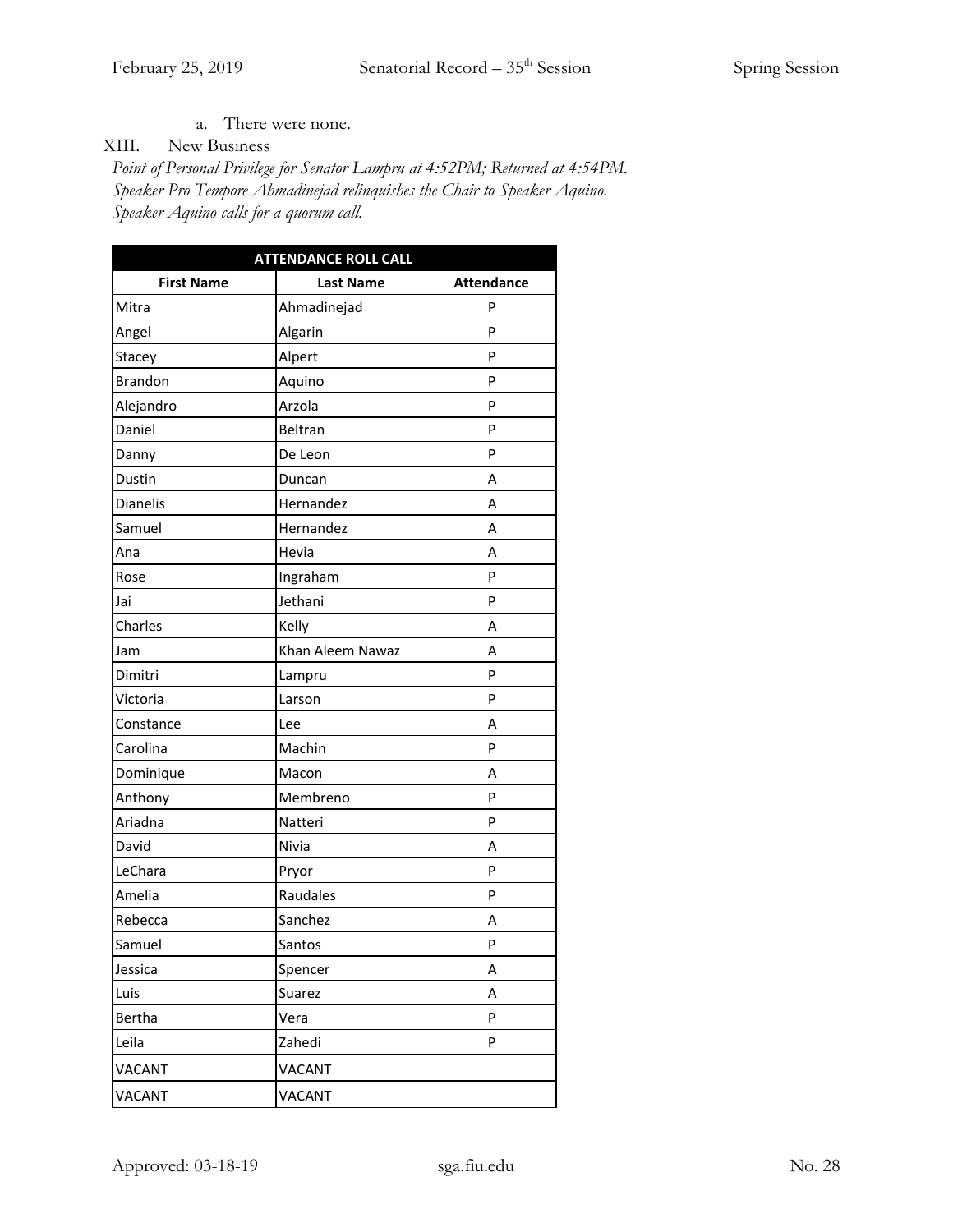| <b>VACANT</b>           | <b>VACANT</b> |                    |
|-------------------------|---------------|--------------------|
| <b>VACANT</b>           | VACANT        |                    |
| <b>VACANT</b>           | <b>VACANT</b> |                    |
| VACANT                  | <b>VACANT</b> |                    |
| <b>VACANT</b>           | <b>VACANT</b> |                    |
| <b>SENATE SEATS</b>     | 38            |                    |
| <b>VACANT SEATS</b>     | 7             | <b>QUORUM</b>      |
| <b>SENATORS PRESENT</b> | 19            | <b>ESTABLISHED</b> |
| <b>AMT FOR QUORUM</b>   | 16            |                    |

- a. Emoluments Proposal Review
	- i. Senator Natteri moves to end discussion period. Senator Lampru seconds. Motion passes.

*Point of Personal Privilege for Senator Membreno at 5:06PM; Dismissed .*

- b. Confirmation of the SGC-MMC Chief Justice Natalie de la Osa
	- i. Presentation Period
	- ii. Question and Answer Period
		- 1. Senator Larson moves to close question and answer period. Senator Ingraham seconds. Motion passes.
	- iii. Senator Arzola moves to go into discussion for 5 minutes. Senator Ingraham seconds. Motion passes.
		- 1. Senator Lampru moves to close discussion period. Senator Larson seconds. Motion passes.
	- iv. Senator Lampru moves to go into voting procedure. Senator Larson seconds. Motion passes.

| VOTE ON CONFIRMATION OF NATALIE DE LA OSA AS SGC-MMC CHIEF JUSTICE |                  |                   |             |                         |
|--------------------------------------------------------------------|------------------|-------------------|-------------|-------------------------|
| <b>First Name</b>                                                  | <b>Last Name</b> | <b>Attendance</b> | <b>Vote</b> | <b>REASON</b>           |
| Mitra                                                              | Ahmadinejad      | P                 | Υ           |                         |
| Angel                                                              | Algarin          | P                 | Υ           |                         |
| Stacey                                                             | Alpert           | P                 | Υ           |                         |
| <b>Brandon</b>                                                     | Aquino           | P                 | A           | am a Student Ambassador |
| Alejandro                                                          | Arzola           | P                 | N           |                         |
| Daniel                                                             | Beltran          | P                 | Υ           |                         |
| Danny                                                              | De Leon          | P                 | N           |                         |
| Dustin                                                             | Duncan           | A                 |             |                         |
| <b>Dianelis</b>                                                    | Hernandez        | Α                 |             |                         |
| Samuel                                                             | Hernandez        | $\overline{A}$    |             |                         |
| Ana                                                                | Hevia            | A                 |             |                         |
| Rose                                                               | Ingraham         | P                 | Υ           |                         |
| Jai                                                                | Jethani          | P                 | Υ           |                         |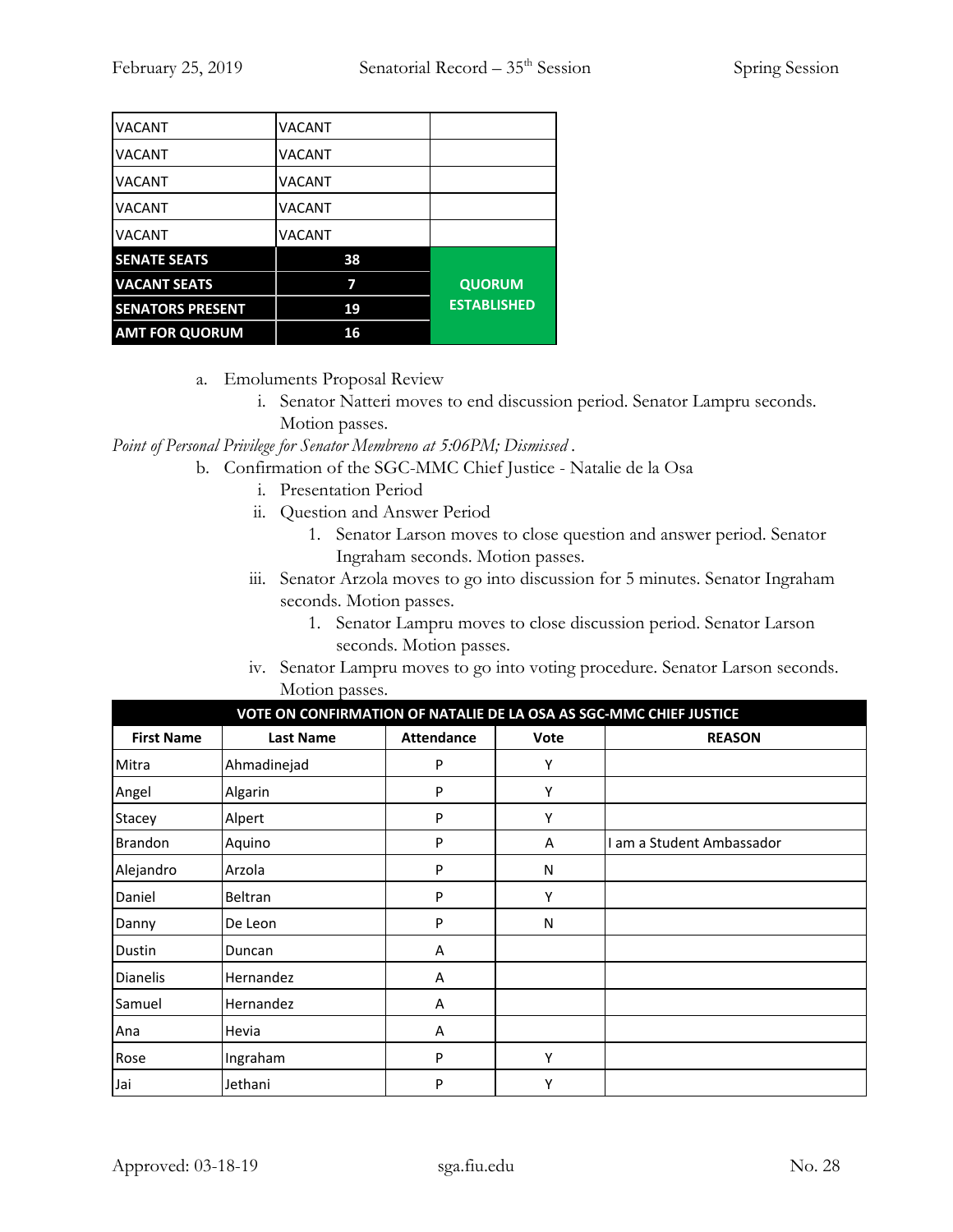| Charles                   | Kelly            | A              |                         |                           |
|---------------------------|------------------|----------------|-------------------------|---------------------------|
| Jam                       | Khan Aleem Nawaz | A              |                         |                           |
| Dimitri                   | Lampru           | $\mathsf{P}$   | $\mathsf{N}$            |                           |
| Victoria                  | Larson           | $\sf P$        | Υ                       |                           |
| Constance                 | Lee              | A              |                         |                           |
| Carolina                  | Machin           | ${\sf P}$      | Υ                       |                           |
| Dominique                 | Macon            | A              |                         |                           |
| Anthony                   | Membreno         | A              |                         |                           |
| Ariadna                   | Natteri          | $\sf P$        | ${\sf N}$               |                           |
| David                     | Nivia            | ${\sf P}$      | ${\sf N}$               |                           |
| LeChara                   | Pryor            | $\sf P$        | Υ                       |                           |
| Amelia                    | Raudales         | ${\sf P}$      | $\sf A$                 | I am a Student Ambassador |
| Rebecca                   | Sanchez          | A              |                         |                           |
| Samuel                    | Santos           | ${\sf P}$      | Υ                       |                           |
| Jessica                   | Spencer          | ${\sf P}$      | ${\sf N}$               |                           |
| Luis                      | Suarez           | A              |                         |                           |
| Bertha                    | Vera             | $\sf P$        | Υ                       |                           |
| Leila                     | Zahedi           | ${\sf P}$      | Υ                       |                           |
| <b>VACANT</b>             | <b>VACANT</b>    |                |                         |                           |
| <b>VACANT</b>             | <b>VACANT</b>    |                |                         |                           |
| <b>VACANT</b>             | VACANT           |                |                         |                           |
| <b>VACANT</b>             | <b>VACANT</b>    |                |                         |                           |
| <b>VACANT</b>             | VACANT           |                |                         |                           |
| <b>VACANT</b>             | VACANT           |                |                         |                           |
| <b>VACANT</b>             | <b>VACANT</b>    |                |                         |                           |
|                           |                  | YAY            | 12                      |                           |
| <b>QUORUM ESTABLISHED</b> |                  | <b>NAY</b>     | 6                       | <b>PASS</b>               |
|                           |                  | <b>ABSTAIN</b> | $\overline{\mathbf{2}}$ |                           |

**1. Natalie de la Osa confirmed as SGC-MMC Chief of Justice.**

### XIV. Advisor Report

- a. Please sign in and do your office hours
- b. If you have not met with me please do so.
- c. If you have any questions, please email mimcast@fiu.edu
- XV. Public Forum
	- a. Elections board is having a Meet and Greet pool party on March 21st
	- b. Concerns regarding Wellness Center Uniform Policy
	- c. On behalf of Panther Now I would like to thank SGA for helping us out with our articles.
- XVI. Senate Forum